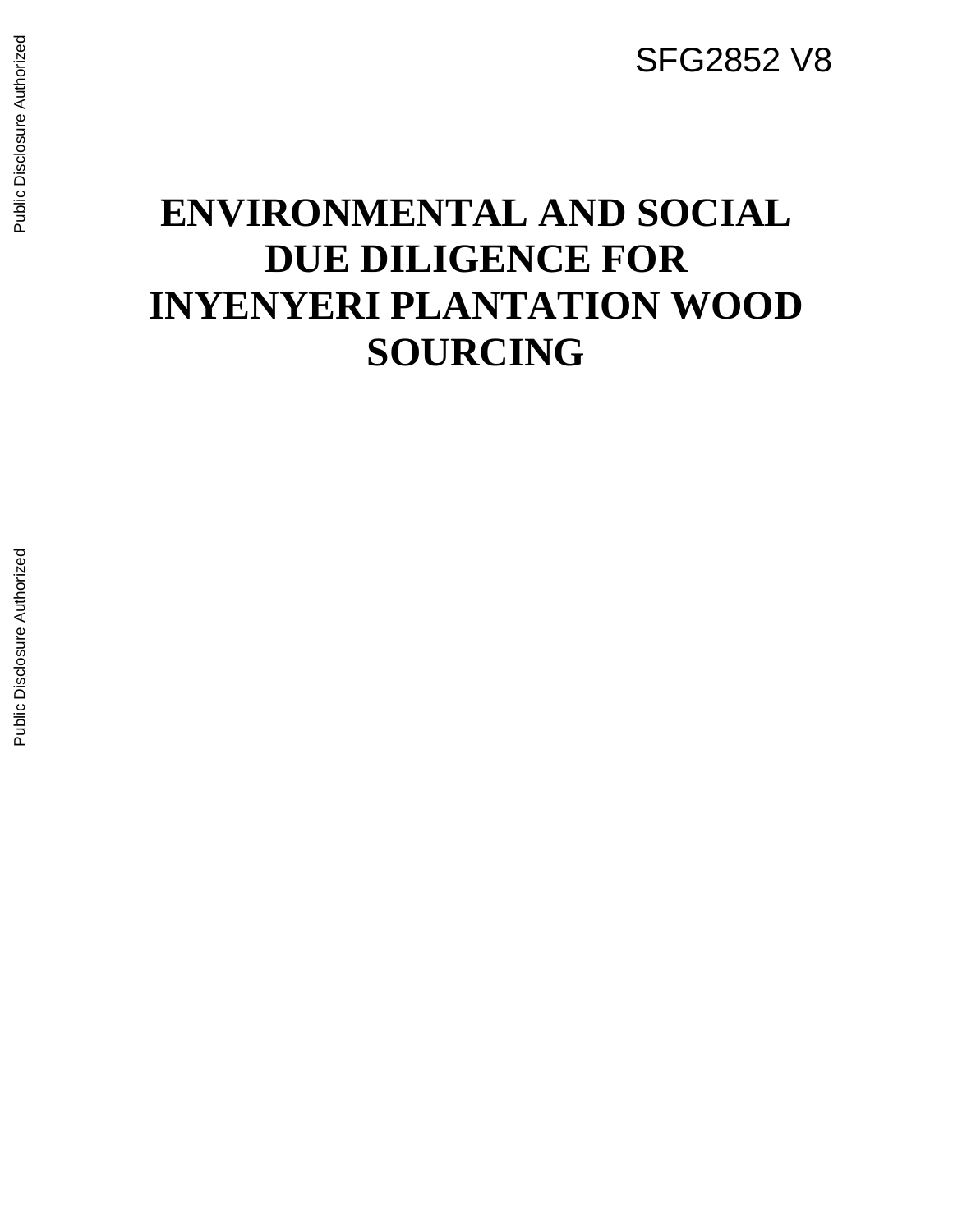## **1.0 INTRODUCTION**

Inyenyeri is planning to expand their improved cookstove operations in Rwanda and the company's business model requires a scaling up of sourcing of wood sources for its pellet production. If the expansion outpaces their current *crowdsourcing* model for obtaining biomass, then the logical source for this wood is expected to be government plantations. Consequently, the World Banks Forest policy. OP 4.36 is triggered for this project. The objective of OP 4.36 is to ensure clients harness the potential of forests to reduce poverty in a sustainable manner, to effectively integrate forests into sustainable economic development, and to protect the vital local and global environmental services and values of forests. Projects undertaking forest restoration and plantation development are expected to maintain or enhance biodiversity and ecosystem functionality.

A key aspect of this World Bank policy is the mandate that activities engaged in industrial-scale commercial harvesting operations in areas outside critical forest areas (e.g., government plantations) are either certified as meeting standards of responsible forest management under an independent forest certification system acceptable to the World Bank, or adhere to a time-bound, phased action plan acceptable to the World Bank for achieving certification to such standards.

This annex contains provisions for Inyenyeri E&S due diligence for satisfactory sourcing of wood for its production system from existing government (or other commercial) plantations. These provisions will satisfy both World Bank and GoR environmental and safeguard requirements. It is anticipated that Inyenyeri will use the services of an independent third party "certifying" entity (there are currently several globally operating certification companies) and this certification will also allow Inyenyeri to market itself as an "environmentally friendly/forest certified" company. These provisions are also expected to meet the Carbon Emissions Purchase E&S standards requirements

## **2.0 PROJECT E&S DUE DILIGENCE IMPLEMENTATION ARRANGEMENTS**

Inyenyeri will ensure that all plantation sourcing is undertaken in coordination with MINIRENA and appropriate Forest Plantation officials.

In addition, they will engage a forestry specialist to conduct due diligence on the sourcing of biomass used in the production of their pellets, this will provide the information required to complete a simple annual due diligence report according to the format below, and will involve:

- i. Prior review of the forestry management plan and arrangements for the source plantation, to ensure that they are consistent with a forestry certification standard or an approach to its eventual achievement.
- ii. Due diligence with local communities to identify any unresolved grievances or land disputes.
- iii. Verification that the wood supplied is from the appropriate source.
- iv. Updates on the implementation of the management plan.

The process will ensure that:

- Management keeps current on the E&S sustainability of their expanded wood supply
- Environmentally friendly or forest certified principals are part and parcel of the company profile

The forestry specialist should have the following qualifications:

- At least a Master's degree in the related fields (biodiversity, forestry, environment/natural resources management, landscape management, or related areas).
- A minimum of 3 years' relevant experience related to forestry management planning and verification, preferably in Rwanda.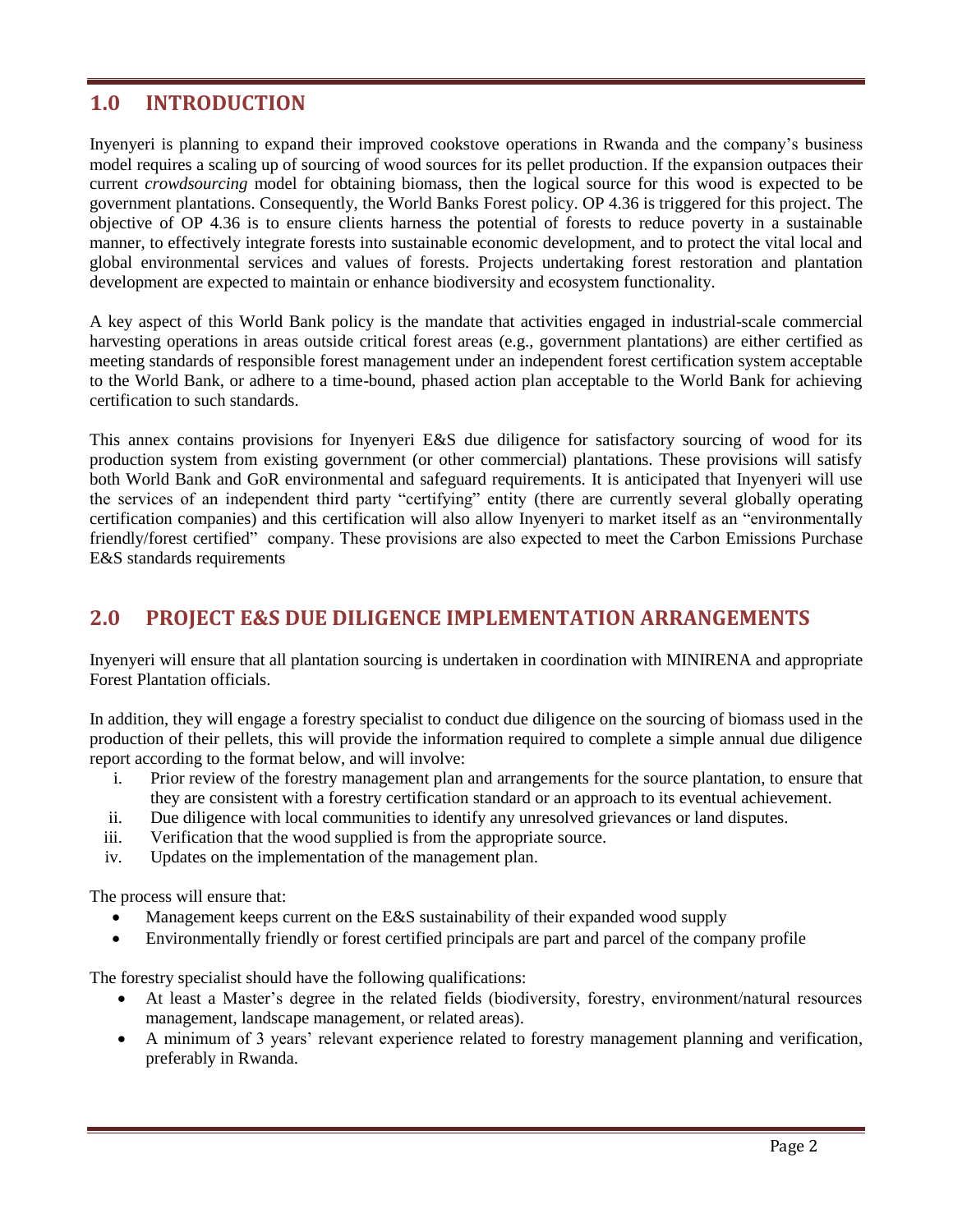• The consultant in this assignment should be conversant on forest management issues as well as socioeconomic, ecological, wildlife, soil and water conservation, biomass production and management aspects in the forestry sector.

## **3.0 THE WORLD BANK GROUP ROLE IN REVIEW AND IMPLEMENTATION SUPPORT**

A number of activities shall be administered by the World Bank Group to support Inyenyeri in meeting acceptable standards and requirements.

#### *Implementation Support*

The WBG shall provide advise and review of these Plantation E&S due diligence provisions. To determine the effectiveness of these provisions the Bank will periodically review the process and the results of the social and environmental due diligence conducted by Inyenyeri. The frequency and focus of supervision visits will be determined and agreed by both parties during the year.

#### *Environmental and SocialDue Diligence Annual Report*

The WBG shall review the Annual Plantation Report from Inyenyeri in a timely basis.